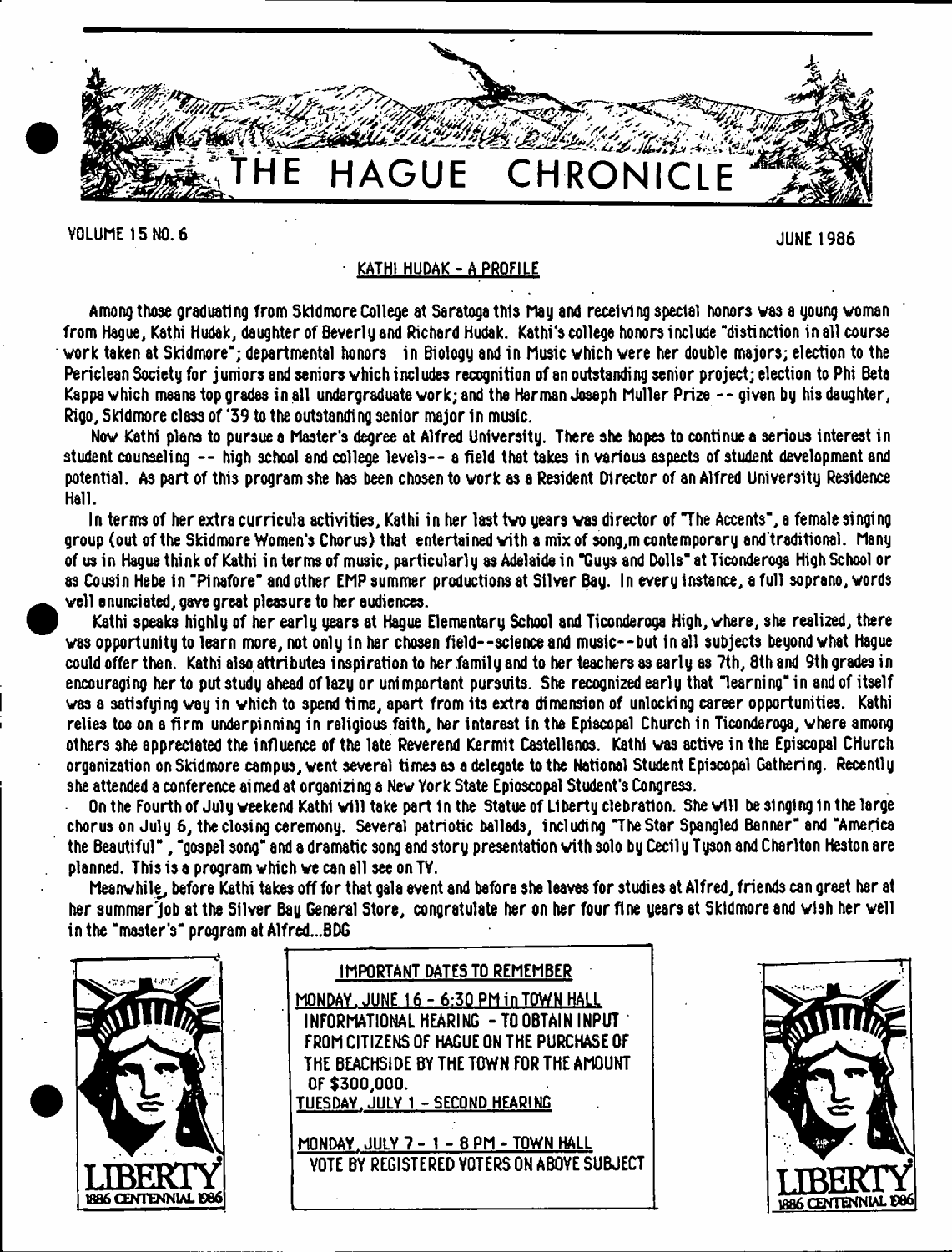# **TIS THE SEASON**

Last call for summer help!! The following have asked to he listed:

Dale Barber (mature young man) would like odd Jobs. Has good recommendations. Call 565-2507.

Pamela Clifton. 18, high school graduate 1986 would like a full time summer job. Telephone is 543-6501.

Jennifer Henru. 141 /2, would like to babysit parttime. Available days and evenings. Experienced. Telephone 543-6633.

<u>Kelly Marcotte.</u> 14, would like to babysit. Kelly has taken several courses and has experience. Telephone 585-6110 (New Hague Road)

#### VIEWPOINT

## hay 28,1986

 $-2$  -

After reading the May Chronicle I felt compelled to write 8bout two issues.

Yes, we do need resident police protection year round. It would be a benefit to all. If it protects one person's property It would be worth the cost.

The thought of buying the Beachside Motel at a cost of  $$300,000 \div$  and that's a big PLUS. The property would be taken off the tax rolls. We would be giving away a lot.

Why aren't they thinking about spending some of that money on the school property which the town owns. \$300,000 would go **a** long yay to build and fix up that area. And Improve an eyesore.

## ....Gus Getta *j*

in regard to the buying of the Beachside property for the purpose of town offices, wouldn't it be far better to erect a building on the property that the town already owns and at the same time build a building that would house the fire truck and ambulance. Let's do something to the school property and forget about spending three hunbdred thousand dollars.

Don't forget folks, nothing has been said on how much it would cost to renovate the building in order to have it used for offices.

I heartily agree that it would be nice to own, in the fact that the Park and Beach are so close, but ask yourself, do we really need It at that price? Think about it voters before it is time to make a decision, and let's not buy **a** pig in **a** poke.

... Aaron Middleton

The Hague Chronicle welcomes comments from ib readers.

The people of Hague will have a chance to express their opinions at the hearings and at the polls at the times listed on page 1..dh

## TROOPER BOAT ON LAKE GEORGE

After a three-year absence, the New York State Troopers Marine Patrol will once again navigate the waters of Lake George.

The new one-man marine patrol will enforce navigation law with a special focus on alcohol-related violations. The 8W1 (Boating While Intoxicated) law has been enacted In New York State recently. Although it has always been illegal to drive drunk on the roads, it was never enforced on wabr.

The boat, named "Stoddard's View" in honor of Seneca Ray Stoddard, the well-known conservationist, map maker, guidebook author and photographer will be used on weekend-only patrols until June 21, when the schedule calls for eight-hour days, seven days a week through Labor Day...dh

## HAGUE FIRE DEPARTMENT

FIRES: None 1 standby 33 man hours

AMBULANCE: 157 miles

# 40 1/2 man hours 5 runs FOOD AND RUMMAGE SALE

JULY 17, 18, 19 - 9:30 AM - 2:00PM at Firehouse. This sale will benefit new equipment. Ibms may be left at the Firehouse on July 14, 15,16 from 9:00 AM - 12:00 noon. If you need ibms picked up you may call Ida May at 543-6029.

## FI REMEN'S STEAK ROAST

June 21 - behind Beachside/Cave Resburant. Serving will begin at 5:00 PM

MENU: NY strip steak; baked potato, baked beans; tossed salad and rolls.

Clams and beverages are also available.

\$4.00 - children; \$8.00 - adults Everyone is welcome. Come and enjoy our steak roast and also our live entertai nment.. JStormer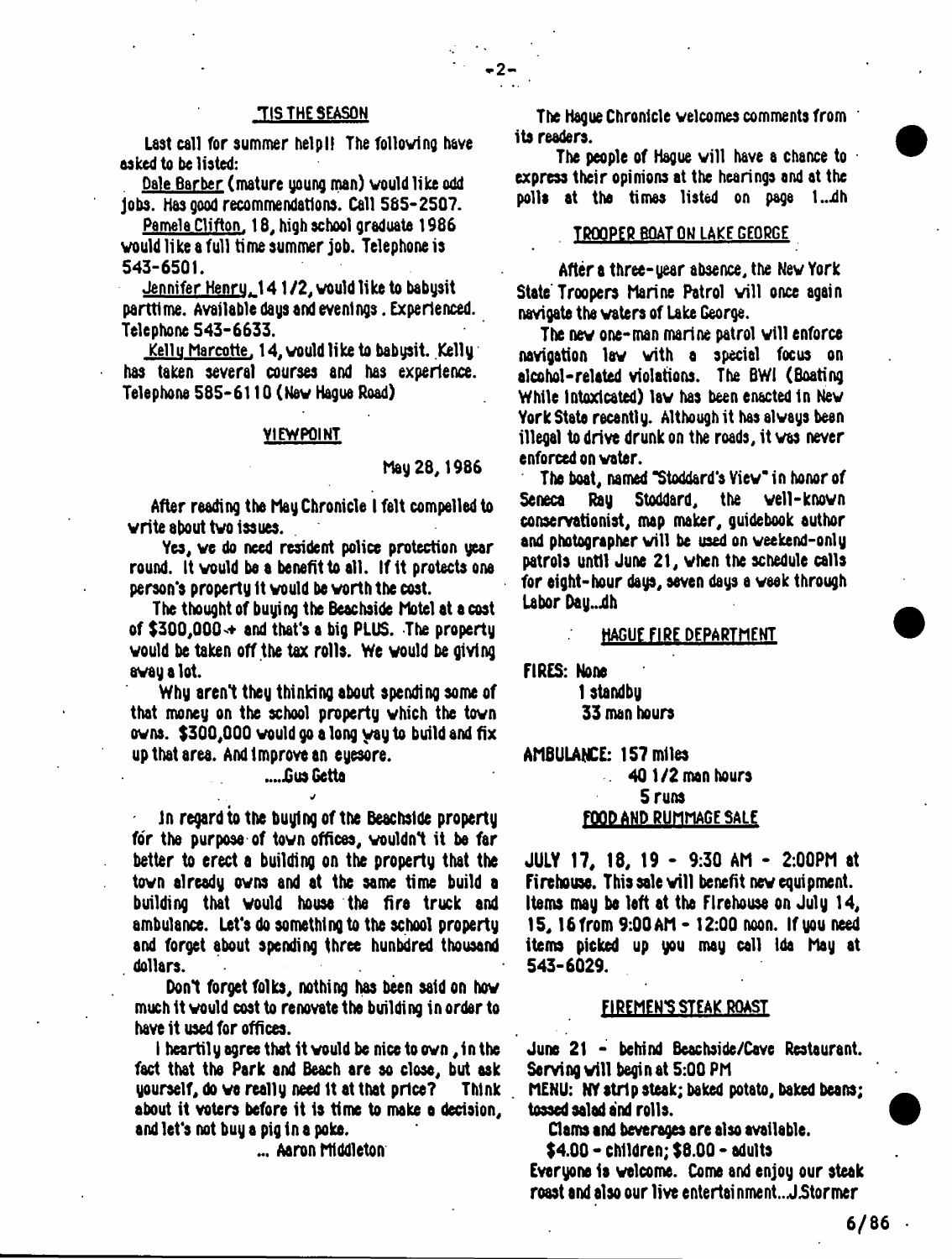## SPECIAL TOWN BOARD MEETING

A special Lown board meeting was held on Tuesday, May 27 to approve the transfer of Classic Cable franchise to Cablevision. Chuck Hemelrick, representing the cable company, explained background and the future procedures with the new company. Cablevision must honor all existing town agreements. Ticonderoga will still be our master service area and as noted last month, paperwork is in progress for line extension into Forest Bay and West Hague Rd.

Resolution 10 passed to renew franchise agreement with Classic Cable. Renewed franchise for 11 years.

Resolution 11 transferred franchise agreement with Classic Cable to Cablevision with all state laws and regulations covered.

Both passed unanimously.

There were three applications for holding tanks made to the board. Peter Voll, property adjacent to park beach and Locust Inn; Edith Kennedy of Friend's Point; and Art Steitz, Rt. 8. The first two were in question as to proper procedure and the board will get advice from Dan Kane, Warren County Planning Board Asst. Director, before making a final decision. Mr. Steitz received unanimous approval since he had followed normal procedures before coming to the town board , who were acting as Board of Health.

Other business included a change in date for the first public hearing on the purchase of Beachside property. It will be held on Monday. June 16, instead of Tuesday, June 17, as originally scheduled. The second public hearing will be on  $July \t{1}$  and the final vote on July 7. Both hearings will be held in the town hall at 6:30 PM.

A copy of a letter was read by Laura Meade, president of the High Peaks Audubon taking exception with the Pharoah Lake study done for Horicon on requested change from APA designation from Wilderness to Wild Forest.

Aggie Watts requested use of the town park for an aerobics class at 6 a.m. After discussion it was determined we would stay within the hours already listed in our regulations - 8 AM to II PM. Request was denied....GL .

#### TOWN BOARD MEETING - June 10. 1986

Prior to the opening of the town board's monthly meeting, Quentin Kestner, Kestner Engineering, Troy, NY, made a presentation concerning our tie-in with the Ticonderoga Sewage System or possible alternatives. Mr. Keslner's firm had designed and built the Ti system and is in a position to know their capacity. After giving a short history of his company he suggested a 3 step procedure for Hague. (1) Plan; (2) Design; (3) Construction.

Federal grant money amounts to about SO cents on the dollar and proper steps must be followed in the quest for these dollars. As it takes *A* to 6 years to complete a

project Supv. Bolton wanted to get a jump on what he feels will eventually be state mandated. Competition for the grants is great and a good case must be made by Lhe town to be in the running for these funds.

With these factors in mind the board decided to have a meeting in Albany with ENCON to explore all the possibilities for getting a head start with this project. Mr. Kestner will set up this meeting. He said the cost of a preliminary Hague Water System Study would cost from 7 to 10 thousand dollars.

Privilege of the floor gave Art Belden the opportunity to suggest opening the landfill 7 days a week from May 1 to Columbus Day. According to Dan Belden, Highway Supv. we do not have the manpower. Presently the landfill is open 6 days a week (closed Thursdays). Beginning June 25 and continuing through Sept. 9 the landfill will be open 7 days a week from 9 AM to 5 PM

Again, a reminder that June 16 at 6:30 the first public hearing will be held on purchase of Beachside property. Second hearing, July 1 and the vote on July 7. Voters must be registered in Hague and at least 30 days in the community.

Dan Belden will check on the procedure for posting a 25 mile per hr. speed limit on Sabbath Day Point Road.

Two park attendants and two lifeguards have been hired for the summer at Hague Beach.

Supv. Bolton reiterated his statement that the holding tank variance provision (APA approved) allows the town board to make the decision of yes or no while acting as a Board of Health. Planning or Zoning Board not involved.

In new business Supv. Bolton said a 90-day extension to the present moratorium is necessary to give the revision time to consolidate changes made for presentation to APA. Resolution passed to hold a public hearing on Friday, June 27 aL 6:30 AM. Present moratorium ends

June 29.

A county architect has been hired to plan park improvements.

Decision on HUD grant within a week.

We are informed by committee reports that the milfoil problem is in hands of APA and ENCON but that Warren County is keeping its options open. New agency for the Lake George Park Comm, to be announced soon. Bob Patchett felt Lhat including lakeside towns (like ours) in decision making on who committee members serving would be is an important step. Bolton agreed but is not sure that will be the case.

Truck bids not accepted. Too high....GL

Anybody can be a father - it takes somebody special to be a daddy.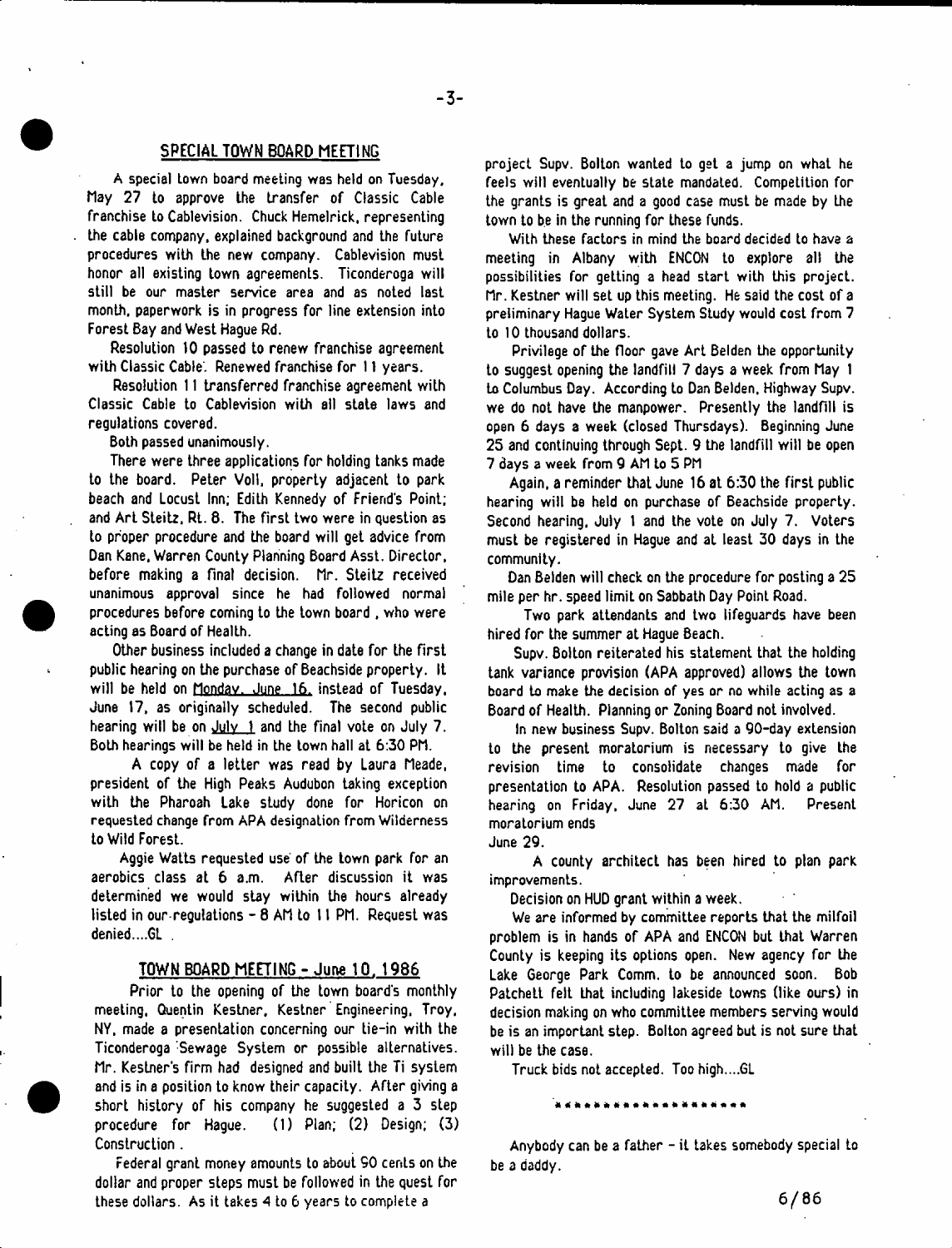#### PLANNING BOARD - 6/5/86 UCQFLORDERQGA FESTIVAL GUILD

Public hearing on Harter 3-lot subdivision . Approved in regular meeting.

Application for conversion of carport Into a bedroom and living room plus a two-car garage on Stockholm property. Friends Point approval needed.

NLG Yacht Club representatives 6i11 Cullen and Bob Wotton gave a presentation on their plans for enlarging deck and landscaping. Deck needs permit.<br>Yiscardis as owners of Locust Inn property

Yiscardis as owners of declared a hardship not to be able to change original proposal. Bob Katzman, as agent represented them. Public hearing July 3 at 7 PM. ...ACDH

# HAGUE FORMS A DUCKS UNLIMITED CHAPTER

Last week a small group of local vaterfovlers and conservationists in the Hague area organized a new Ducks. Unlimited Chapter. private, non-profit organization dedicated to the development, protection and enhancement of wetlands which are essential habitats for waterfowl and other wildlife species. The purpose of the Hague chapter will be to organize a fund raising dinner. Revenues gained will be directed through D.U. and sent to Canada where more than 70 percent of North American waterfowl are produced annually. In addition, N.Y. will receive in 1986 about \$60,000 from the fund raising activities of the volunteers.

The chairman for this chapter is David Steitz. Several other local citizens have volunteered to assist in coordinating the fund raising effort, including William Glenn, Evert Lindquist, Arthur Steitz, Leo Ross, Robert Bryant, Bruce Robinson and Richard Bolton. Mr. Steitz pointed out that this chapter will join the other 3,600 chapters nationally to help promote the D.U. programs, and said he felt certain that the community would support its efforts. Anyone interested in joining with the group should call Mr. Steitz at 543-6330 or contact any of the above.

Attending the organizational meeting was D.U..'s regional director for Northern New, York, Gary Will. Mr. Will stated that D.U. is the largest wildlife conservation organization in the world in terms of devoting money towards the betterment of wildlife. He noted that approximately \$47 million was raised in 1985 by the D.U. chapters end concluded by saying that he was confident the Hague chapter will make a significant contribution to the D.U. organization due to their interest in waterfowling and migratory birds....RB

T1 Festival Guild will present five shows during its evening series, beginning on Tuesday, July 15 with a performance by the Annapolis Brass Quintet, America's first full-time performing brass ensemble. Their repertoire ranges from baroque to jazz. This performance will be followed by a reception for all those attendi ng.

On Wednesday, July 23 Rosalind Newman and Dancers, one of America's foremost dance companies now appearing in London, England will present a program and on Tuesday July 29 the National Savoyards will sing "The Best of Gilbert and Sullivan." Two more concerts are scheduled for August. They will be reported in the next issue.

ARTS TREK IY program for younger audiences will present six weekly shows, beginning Wednesday, July 9. Arts Trek IY presentations are designed not only to entertain but to also inform children about many of the performing arts.

ALL ARTS TREK IY PERFORMANCES ARE FREE and will take place at 10 a.m. Wednesdays, beginning July 9 featuring the return of Marshall Izen. He will present "The Sorcerer's Apprentice and Other Magical Tales." On July 16 the Annapolis Brass Quintet will present a workshop for the children, followed by Rosalind Newman and Dancers workshop on July 23. "The Fabulous Dream of Andrew H. Lupone," a play with a moral on July 30; "Clown Conspiracy," a blend of European circus clowns and pantomime on Aug. 6 and "America, Yes!", a prizewinning musical with a special segment on the Statue of Liberty to bring the curtain down for the season on August 13.

All performances are under the tent on the village green in Ticonderoga. Your support of these performances will assure the continuation of good performing arts for our area....dh

#### NEW BUSINESS IN TOWN

Hague Septic Service, formerly owned by Sam Frasier has a new owner - Daniel D. Belden, Lakeshore Drive, Hague, NY Phone 543-6504.

Any or all septic work from digging to pumping, including repairs. Open year round.

#### ########### *BXUttPU*

The most wonderful thing about Grandpa's house is Grandpa.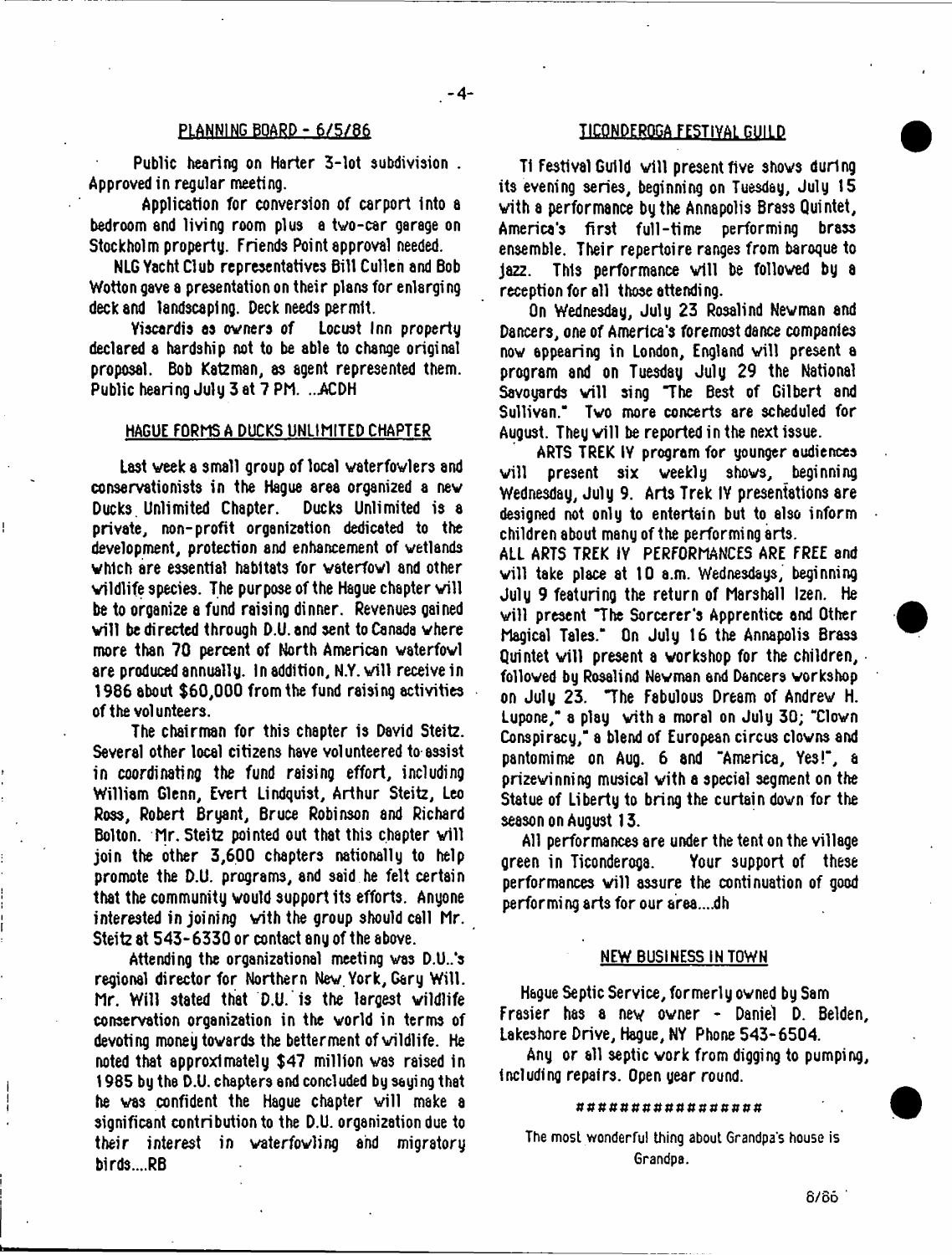## LAKE GEORGE....OURS TO PRESERVE

The readers of The Hague Chronicle have been aware of the milfoil problem in Lake George since our first article on the subject appeared last November. In recent months we have asked you to write the Governor and other elected officials to urge immediate action .to control the spread of this noxious weed. Your response to this request was magnificent! I only wish that I could report that the efforts to get State Agencies into action was also magnificent.

Following the application of Warren County for a permit to use the herbicide Sonar (fluoridone) in the waters of Lake George to control Eurasian Milfoil, the Department of Environmental Conservation and the Adirondack Park Agency drew up a memorandum of understanding to conduct an expeditious review of any methods of control or eradication of milfoil. According to APA Lake George is a 'submerged wetland' or ' deep water' marsh" and is therefore under the APA's jurisdiction.

On May 29 a public hearing was held at the request of DEC & APA to solicit comments from the public for or against Warren County's application. DEC employee, Robert S. Drew, was the administrative law judge presiding at the hearing. Marilyn DuBois, head of DEC'S Bureau of Pesticide Management recommended that the commission deny the permit and Bob 6lennon, legal counsel for APA said, 'APA has no position at this time.' Approximately two thirds of those present at the afternoon and evening sessions made comments in support of the use of Sonar. An issues conference was scheduled for the following morning to determine if more testimony was needed. Agencies requesting an adjudicatory hearing included DEC, APA, the Dept, of Health and The Adirondack Council. In all, 7 issues were to be covered at the hearings scheduled to begin on June 9. On June 6, Warren County withdrew its application to use Sonar because the APA and DEC were forcing the County into an adversarial role rather than the County, APA and. DEC working together to fight a common environmental enemy. The County, in effect, said that since the State owns the bottom of the lake and DEC and APA claim jurisdiction over the water, the state is responsible for the prevention of the spread of Milfoil in Lake George.

The saddest part of this whole story is that those who are the most concerned about the future of Lake George found themselves in this adversarial position with the State Agencies that are responsible for protecting the environment. When the first red flag went up last fall the LGA (with 2 1/2 paid employees, numerous volunteers) began to research methods of control or possible eradication of Milfoil. Mechanical harvesting, bottom screening, dredging, biological controls and chemical controls were all investigated; after very careful consideration it was concluded that Sonar would be the most effective treatment to use in Lake George due to the fact that the areas of infestation were relatively small...in the spring of 1986.

Seven additional areas of infestation have been discovered this spring

The State now has the ball in its court and the future of Lake George is in Lhe hands of the State. The use of Sonar was not approved or disapproved. The permit application was withdrawn since the review process would carry well past the optimum treatment dates. The State has offered no solution for the eradication of Milfoil.

Readers - please , once again write and ask our officials the following questions:

Governor Cuomo, DEC Commissioner Henry G. Williams and Executive Director Thomas A. Ulasewicz...

LAKE GEORGE... OURS TO PRESERVE... Will you???? How?....When?... Alison Craig

#### WHO'S IN CHARGE OF LAKE GEORGE?

The recent and on going rhubarb over Milfoil strongly points to the need for a jurisdictional authority concerned with the entire Lake George Basin.

At a Legislative Public Hearing on May 23. Assemblyman Maurice D. Hin.chey asked the question, "Who has the' responsibility for the ectosystem of the entire basin?' The answer was, 'Nobody.'

Bill Hennessy. newly appointed chairman of the Lake George Park Commission, said at the hearing that presently the Park Commission has no telephone, no office, no budget. He wants the legislature to provide the L6PC with the authority to help the local and State Agencies to protect the lake. 'There must be a focus that is responsive and accountable to the public....In return we promise you, Mr. Chairman, we will save Lake George. ' Mr. Hennessy concluded.

When a problem concerning the basin is brought to the attention of the State Agencies that are presently responsible for the basin, they are slow to react. We frequently hear that the reason for this lack of action is due to the fact that they are underfunded and understaffed. If Lake George is to be protected, we need an agency that is capable of action; by expanding the L6PC we can effectively have an enforcement body that can act. Those who live and work in the basin have the most to lose if Lake George continues to deteriorate. The fast action of local and county officials to the Lake George Association's reports on the discovery of Milfoil in Lake George shows the local concern for the lake. Peter Van Dyck, president of the LGA recently stated '...the LGA is advocating legislation to restructure the existing L6PC as an independent executive agency. This would enable a comprehensive planning of Lake George • Park use. coordinating plans with smaller local municipal units in order to strengthen regulatory protection of the Lake George basin.." We can't continue with a "Nobody.' We need an agency that can act!

Milfoil is potentially a BIG problem, but antiquated septics systems is an even bigger problem; while people debate the issues facing Lake George, the 'GREEN SLIME IS BIDING ITS TIME." (Charlie Adamson)....Alison Craig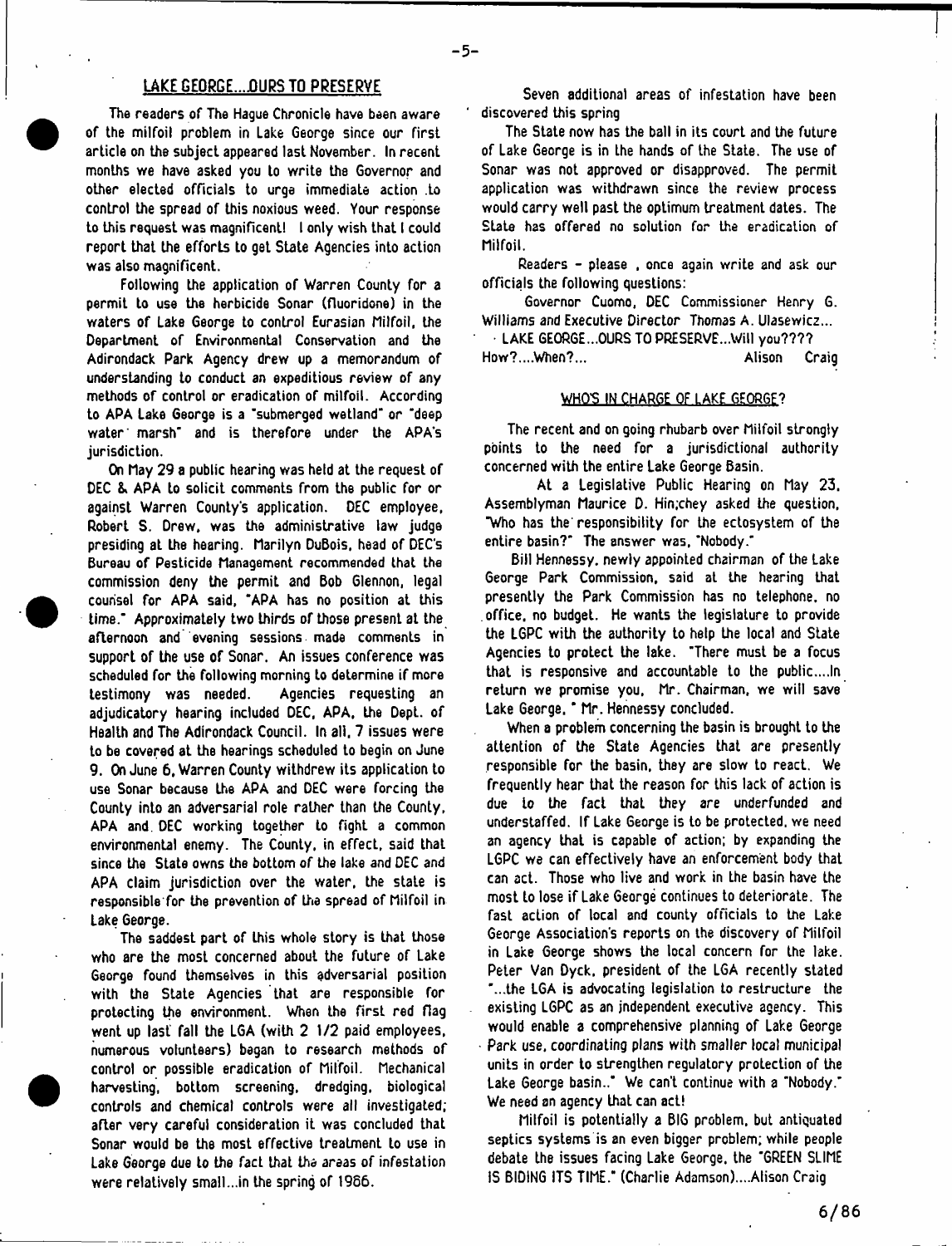#### LAKE GEORGE SUMMER MUSIC CLINIC

We are proud to announce that the Lake George Summer Music Clinic, offered by Chris and Vanetta Porth. is now open, and is located in the Hague Baptist Church annex. To refresh your memory, the clinic's purposes are: 1) to provide summer music lessons for individuals; and 2) to involve the community in a variety of musical activities.

Music lessons will be offered during the morning and afternoon hours. Thirty minute lessons can be scheduled for the following intervals: twice a week, once a week, or once every other week. Fees: school age students - \$5 per lesson; adults - \$ 10 per lesson.

The clinic will also sponsor community ensembles, if sufficient interest is expressed. The ensembles offered will be: adult choir, youth choir, childrens' choir, adult orchestra/band, and youth orchestra/band. These ensembles will be scheduled in the evenings and will be free of charge. Donations will accepted to help defray the cost of shipping music.

If you are interested in participating in any of the music clinic/s activities, please contact Chris or Vanetta by the July 4th weekend. This will enable us to determine which ensembles will be feasible, and when they will meet.

Remember, this clinic is for YOU! Regardless of ability, you are welcome to join us!

To register, please phone 543-6629 between 7 and 9 PM, or write the Porths via 6eneral Delivery, Silver Bay. NY 12874. Chris will handle the registration for voice and guitar lessons and all choirs. Vanetta will be in charge of all instrumental lessons and instrumental ensembles. We look forward to hearing from you!

#### WILLY C5 WEATHER NOTES

Well, we hadn't had much rain in May when we went to press last month, but we certainly made up for it right after that. The eight days between May ' 16 and May 23 produced seven days of rain for 3.45 inches. If you were vacationing during those days it was the pits. Most people weren't. Actually there were some magnificent cloud formations and ethereal scenes, but I doubt that vacationers would have seen it in quite the same light  $-$  especially from a tent. Total rainfall for .May, 3.6 inchers. Highest temperature 85 degress F on the 29th, lowest 30 degrees on the 4th. It did hit 36 degrees on the 31st. Top wind gust 33 1/2 MPH May 3. Gained one hour and five min. of daylight during May for a total of six hours and 30 minutes so far this year.

June has been uneventful so far. Hit 85 degrees on the 8th, a low of 39 degrees on the 3d. Some deep protected valleys had frost. Water temperature June 10 at 9:40 AM, 60 degrees, air temp. 65 degrees.

Our feathered friends are all in residence and hatching young, both land variety and waterfowl. Remember don't feed the ducks! Black flies have not

been a real problem this spring. Mosquitoes more plentiful. We are now approaching the longest days of the year this month. By month's end days will be getting shorter.

You've been reading about Milfoil and the future of the Lake George Basin in other articles in this month's edition. For those of you who love Lake George, and most Hague Chronicle readers do, be prepared to again take pen in hand to question our legislative leaders as to what action they will take to help preserve the lake. If we do not keep showing our concern I'm certain they will take NO action. My heartfelt thanks to all of you who have written. Keep up the good work. Lake George is worth it....Willy C.

#### BASS TOURNAMENT WEEKEND - June 21 and 22

On Saturday and Sunday, June 21 and 22. Hague will again host the N.Y.S. Bass Federation's "Opener" Tournament, sponsored by the Hague Chamber of Commerce.

SaLurday, June 21 will be a practice day for the fishermen, when they scout out hot spots for bass throughout the lake.

Saturday night, the Hague Volunteer Firemen will put on their annual Steak Roast from 5 to 9 PM. "Speak Easy" will provide musical entertainment. Menu listed on page 2.

On Sunday the fgishermen will start out at dawn and return mid-afternoon with their catch. From 2 - 4 PM will be weigh-in and awards.

The Fish and Game Club will have their food concession at the park parking lot Saturday and Sunday selling hotdogs, hamburgers, coffee and sodas.

The annual Strawberry Festival will also be held over this weekend, on Saturday and Sunday afternoon, featuring many strawberry delights, including, of course, the favorite - strawberry shortcake.

The Hague Winter Carnival Committee will be selling their T-shirts and sweatshirts and raffle tickets on a double burner gas barbecue grill, the winner to be drawn Sunday, June 22.

There will also be taxidermy displays in the park, including fish and Adirondack wildlife.

All in all the weekend promises to hold something for everyone, so let's hope for good weather and good fishing. K. Santaniello

#### GEORGE VAN SICKLE CLIMBS ANNAPURNA IV

Son of Rev. & Mrs. Lee Van Sickle. Silver Bay. George recently returned from a mountain climbing expedition in the Himalayas. Starting from Kathmandu. Nepal, his group made the summit of Annapurna IV (24,688 ft) the first week in May.

George is a senior instructor with the National Leadership School based in Lander. WY. He was one of a nine-member team composed of seasoned climbers. The original plans to pioneer a new route up Annapurna II (26.041 ft) were changed due to bad weather.

After spending a few days with his family. George will report for work in Alaska for the summer...MB

 $6/86$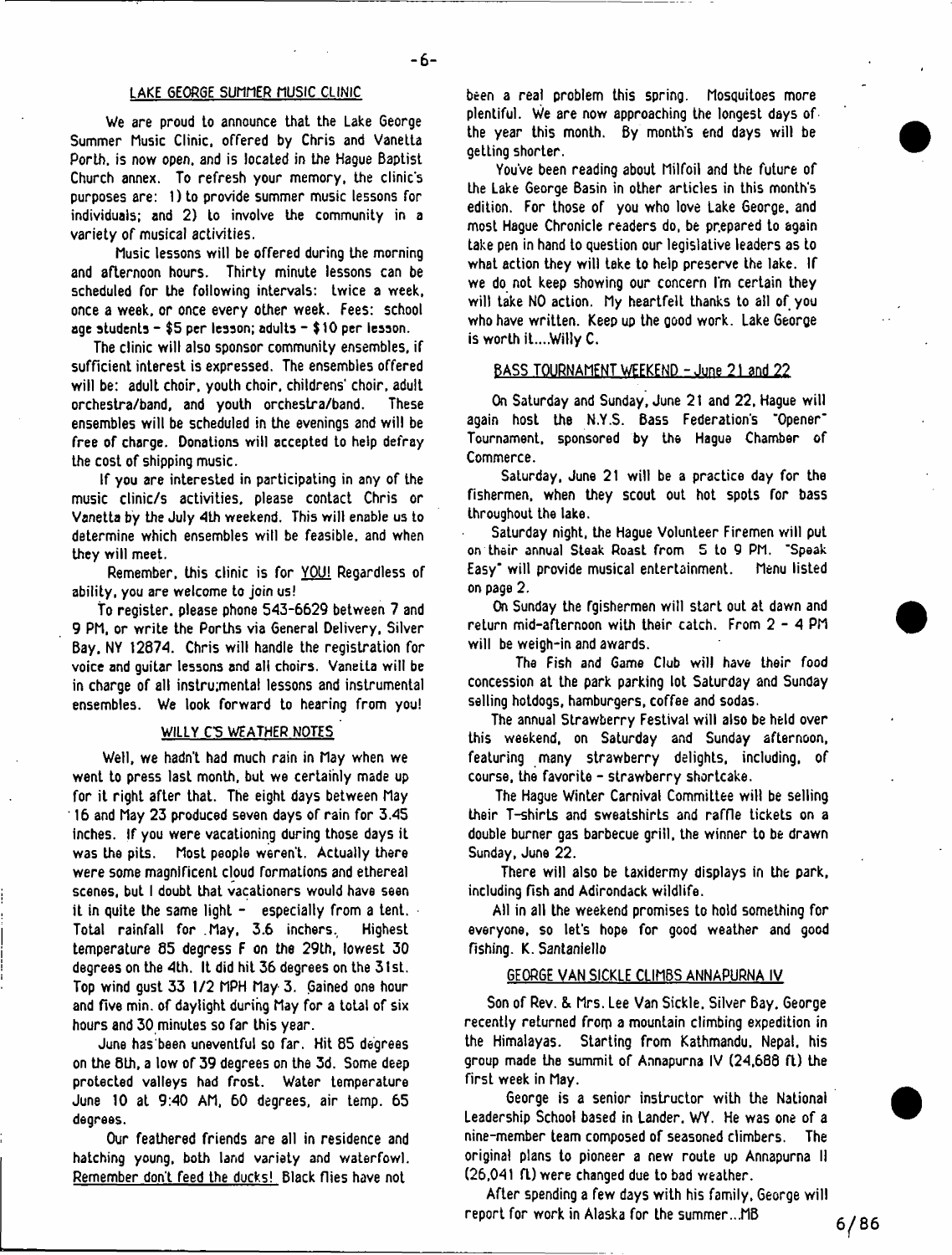## i SOUNDINGS

## BORN - A bou. Richard Clark, to Paula and Rick Dhein, Tilford, PA on May 18. Proud grandparents are Del and Lari Dhein, Forest Bag.

MARRIED - Anne L. Mehrtnger, Yarmouth, MA, to John T.(Terrg) Beaty, son of Mrs. Julia C. Beaty, Hague and John T. Beaty, M.D., Greenwich, CT,1n Palm Beach, FL, February 8. The couple resides in Bethesda, MD.

#### \* \* \* \* \* \* \* \* \* \* \* \* \* \* \* \* \* \* \* \* \* \* \* \*

DIED - Herman A. Joerger, 82,1ndian Kettles and Merrick, NY. He is survived by his wife, one son and two grandsons

#### \* \* \* \* \* \* \* \* \* \* \* \* \* \* \* \* \* \* \* \* \* \* \* \* \*

TERRI SANTANIELLO, daughter of Sal Santaniello, Silver Bag and Lee Dame, Paradox, has placed second in NY State competition forextemporaneous speaking held at the Concord Hotel, Monticello, NY, sponsored by Vocational Industrial Clubs of America. Terri would like to thank all those who gave her financial support, making her trip to competition possible.

JOHN SILVESTRI, Hague Town Attorney, has been appoi nted second assistant district attorney i n Warren County. Mr. SilYestri is a 1976 graduate of Hofstra. University and received a Juris Doctor degree from Pace University School of Law in 1981. He is a member of the Warren County Bar Association and the New York State Bar Association.

Mr. Silvestri lives on Graphite Road with his wife and two children and maintains law offices in Chestertown.

## HONOR ROLL - FIFTH MARKING PERIOD

The following students from Hague are listed on the Ticonderoga High School's Honor Roll for the Fifth Marking Period:

First Honors: TARA COLE, ROBERT GAUTREAU, RENEE LeROCK, JEFFREY PLASS.

Second Honors: PETER BELDEN, THOMAS<br>ETT. NOELLE FORT. JOHN HAYES.  $DORSETT$ , NOELLE FORT, CATHERINE MEOLA, JASON PLASS, JANET ROSS, LANA ROSS, BONNIE SWINTON, TAMMY YAW.

#### CONGRATULATIONS II

### SENIOR CITIZENS CLUB

June 24 Is the date for our senior citizen monthly meeting at 1:30 in the Town Hall. Anyone is welcome, for it is here we make plans and without rounded representation and your input we don't know what you want. Come and bring a friend.

On May 27,19 members had a lovely chicken luncheon at the Bolton Landing Nutrition Site and then returned to Hague for our monthly meeting. If you are in the vicinity of this site at 12 noon you might want to stop for their \$1.50 lunch. They tell me that they can always handle one or two more. Otherwise, they take reservations up til 9 a.m. that morning. Lunch menu for the day can be seen in our town hall. Diane has the menu.

June 3 proved to be a beautiful day for the 28 people who traveled to "Hildene" In Manchester, VT (F.T. Lincoln's home). The bus trip was delightful and since different routes were taken coming and going, it added an extra fillip to the outing.... GL

CHRISTIAN MUSHI, son of Mr & Mrs Joseph Mc-Cranels, Silver Bay graduated with honors from Hotel and Management Program at Paul Smith's

*Jhe green slime is biding its time.*

#### *\* \* \* \* \* \* \* \* \* \* \* \* \* \* \* \* \* \* \* \* \* \* \* \* \* \* \* \**

#### AUDUBON BIRD-A-THON

On a Bird-a-Thon for the High Peaks Audubon Society on Flay 17, 1986 thirty-nine species of birds were seen or heard. Thirty-three of these were in th, e town of Hague. Listed by families, the species seen or heard in Hague were: Warblers (3). Jay (1). Grosbeak (1). Goatsucker (1). Hummingbird (1). Nuthatch (2). Crow (2). Dove (1). Tanager (1), Blackbird (2). Vulture (I), Starling (1), and Weaver Finch (1). It is interesting to note that a pair of House Finches are nesting at the Post Office; an 'apartment house\* full of Purple Finches can be seen at Ward's Marina; Bank Swallows have dug nesting sites in sand banks at the Town Shed and a chorus of warblers can be heard at Smith's Flats.

A sum of \$49.65 was raised in Hague to benefit scholarships for two teen-agers to attend Camp Colby, a DEC Conservation Camp....Laura Meade

*r*